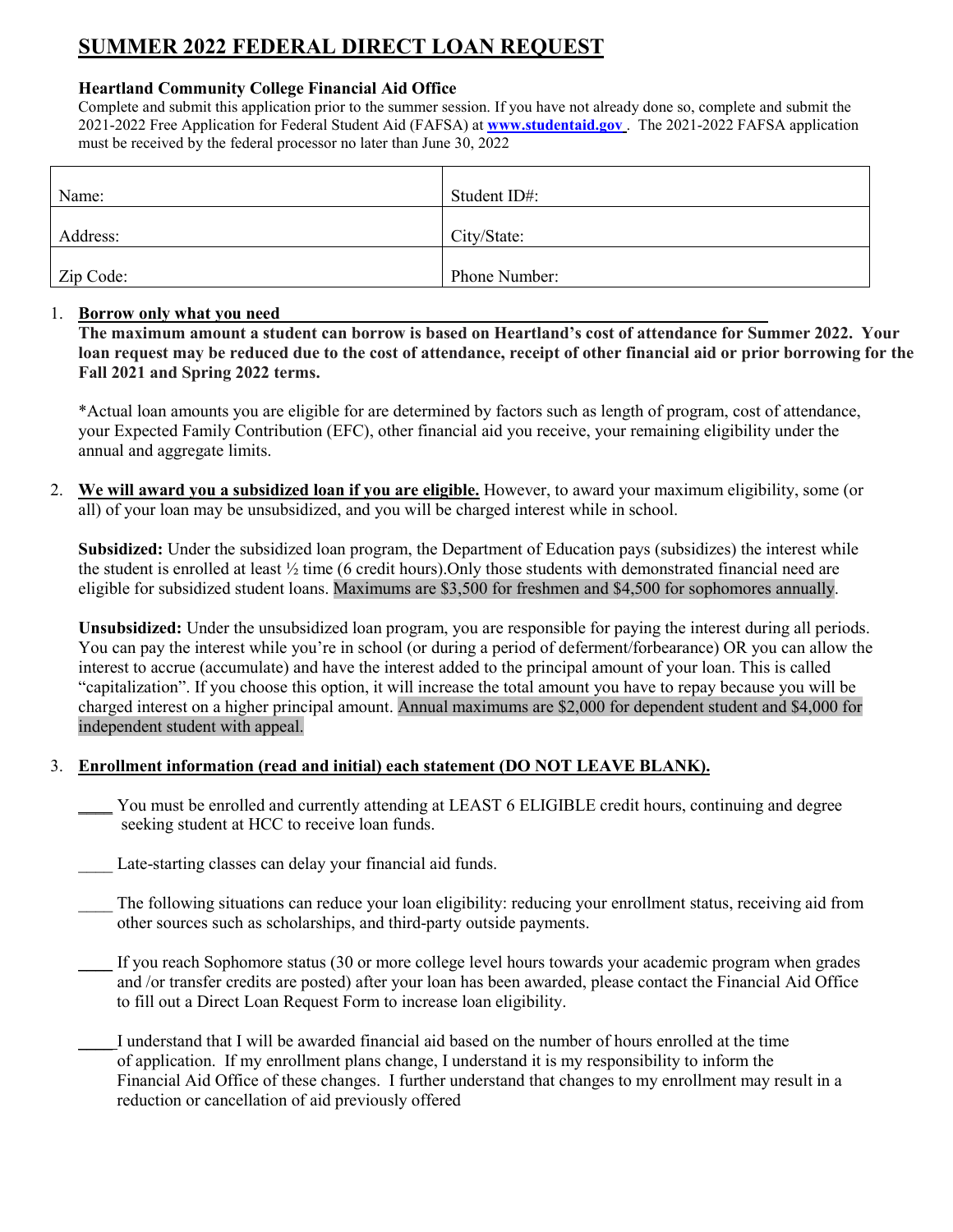### 4. **Enrollment Status\_\_\_\_\_\_\_\_\_\_\_\_\_\_\_\_\_\_\_\_\_\_\_\_\_\_\_\_\_\_\_\_\_\_\_\_\_\_\_\_\_\_\_\_\_\_\_\_\_\_\_\_\_\_\_\_\_\_\_\_\_\_\_\_\_\_\_**

 $\Box$  I am currently enrolled in six credits hours for Summer 2022 (must be enrolled in 6 hours to be loan eligible) **Check the semesters you have attended or plan on attending?**

 $\Box$  Fall 2021  $\Box$  Spring 2022  $\Box$  Fall 2022 (registered in classes)

### 5. **Satisfactory Academic Progress**

□ *I understand that Satisfactory Academic Progress will be evaluated at the end of the Spring 2022 term and if I do not meet the Satisfactory Academic Progress Standards at that time, any summer aid previously offered to me will be cancelled.*

6. **Borrower Information Sheet, Entrance Loan Counseling and Master Promissory Note \*All must be completed prior to disbursement of loan funds**

**Borrower Information Sheet-** Must be completed and turned in with loan request form.

**Stafford Loan Entrance Loan Counseling**- You must complete at [www.studentaid.gov](http://www.studentaid.gov/) . Sign in and follow the prompts. Read through material and take quiz (NOT REQUIRED IF COMPLETED PREVIOUSLY).

Master Promissory Note- Log onto [www.studentaid.gov.](http://www.studentaid.gov/) Sign in and follow the prompts. After reviewing your completed Master Promissory Note, click on "Submit" to complete the processing of your MPN. This step needs to be completed in order to process your MPN (NOT REQUIRED IF COMPLETED PREVIOUSLY UNLESS **EXPIRED**).

7. **Interested in knowing how much you have borrowed?** This information can be obtained by logging into the National Student Loan Data System at [www.studentaid.gov.](http://www.studentaid.gov/)

### 8. **Loan Request:**

- 1. **ALL LOANS REQUEST WILL BE OFFERED. Processing time can take 14 business days to be offered.**
- 2. You may accept the loan(s) offered through: home.heartland.edu  $\rightarrow$  Student Center  $\rightarrow$ Finances  $\rightarrow$  Financial Aid  $\rightarrow$  Accept/Decline Awards  $\rightarrow$  View 2022 $\rightarrow$ Click  $\mathcal{N}($ pencil on top left corner).You may also accept the loans by filling out a Direct Loan request form in the Financial Aid Office.

Indicate loan amount requested:  $\frac{\$}{\$}$  do not leave blank (numerical amounts only) **Which Loan Program(s) Are You Applying For? (Please check which loan(s) you are interested in:**

 $\Box$  Subsidized Loan (interest is paid by the federal government while you are enrolled at least half time)

 $\Box$  Both Subsidized and Unsubsidized Loan (You are responsible for interest accruing on an unsubsidized loan while you are in school)

**I understand that I must repay my Federal Direct Student Loan with interest. Furthermore, I understand that the loan will enter repayment approximately six months after I am no longer enrolled in at least a half-time basis (six hours). I further understand that all loan funds are to be used to pay for educational expenses incurred for attendance at Heartland Community College, and loan funds will first be applied to my student account to pay tuition, fees, and other education-related expenses.**

Signature: \_\_\_\_\_\_\_\_\_\_\_\_\_\_\_\_\_\_\_\_\_\_\_\_\_\_\_\_\_\_\_\_\_\_\_\_\_\_\_\_\_\_ Date: \_\_\_\_\_\_\_\_\_\_\_\_\_